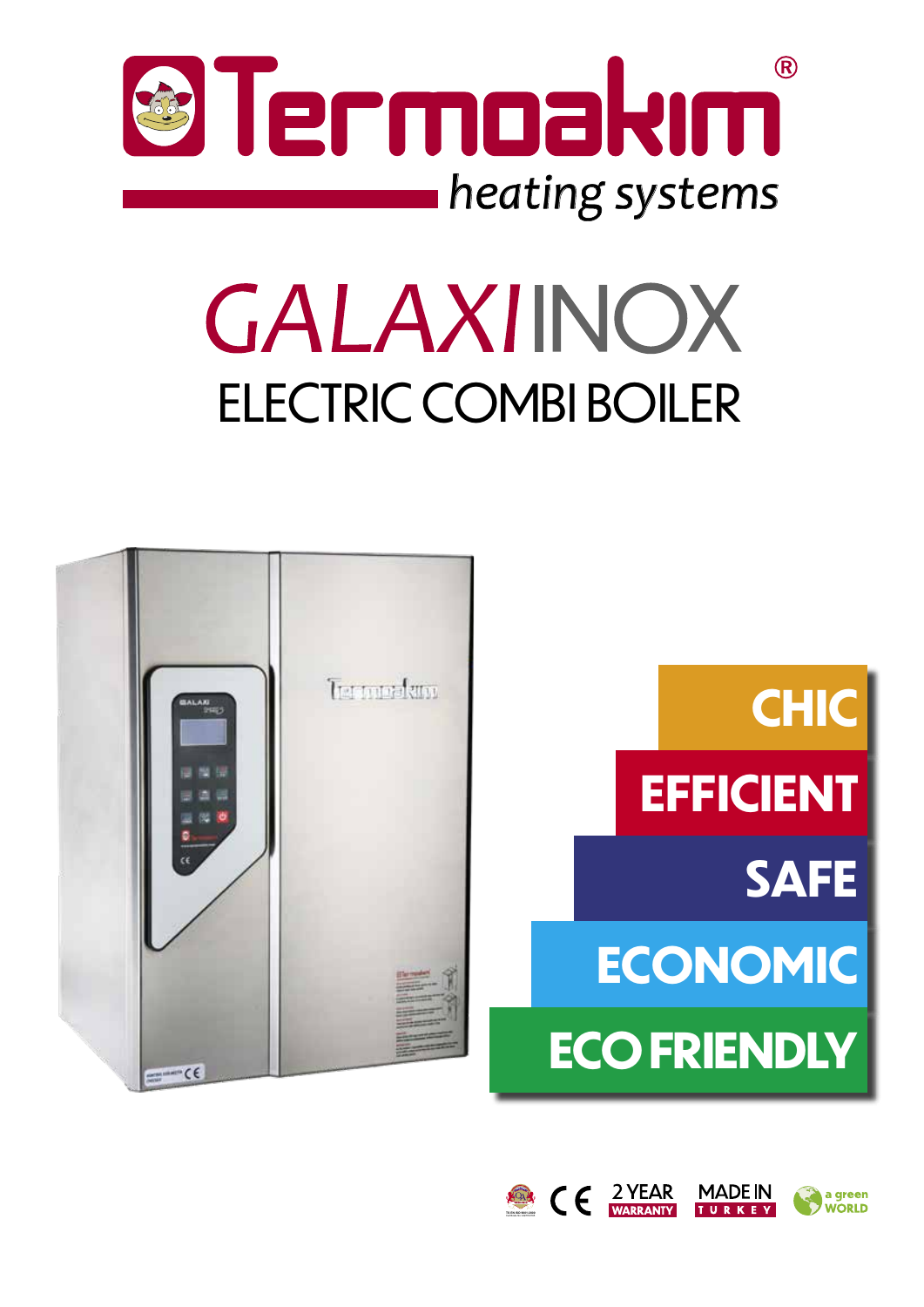## **GALAXI** INO



- 99% efficient operation.
- Multifunctional graphic display.
- Easy to use keypad.
- On-screen diagnostics and controls.
- Programming 5 different timers during the day.
- Ability to determine different operating temperatures for each program.
- 3 or 4 specially designed chrome resistors.
- Gradual capacity selection with microprocessor providing 25% economy.
- Circulation pump control modulation according to need, providing 7% economy.
- Rating modulation of DHW and radiator temperature separately, saving 12%.
- Automatic hot water usage detection modulation with 15% savings.
- Hot water pre-treatment and intelligent sensing modulation in summer mode (DHW only), which saves 40%.
- Specially designed chrome resistance that saves 6%.
- Suitable for underfloor heating.
- Room thermostat output.
- High efficiency with specially developed mixer heat exchanger.
- Limit thermostat against overheating.
- Pump blockage protection.
- Protection against freezing.
- Automatic air vent.
- Manual deaeration valve for quick and easy removal of air from the device.
- Safety system against running without water.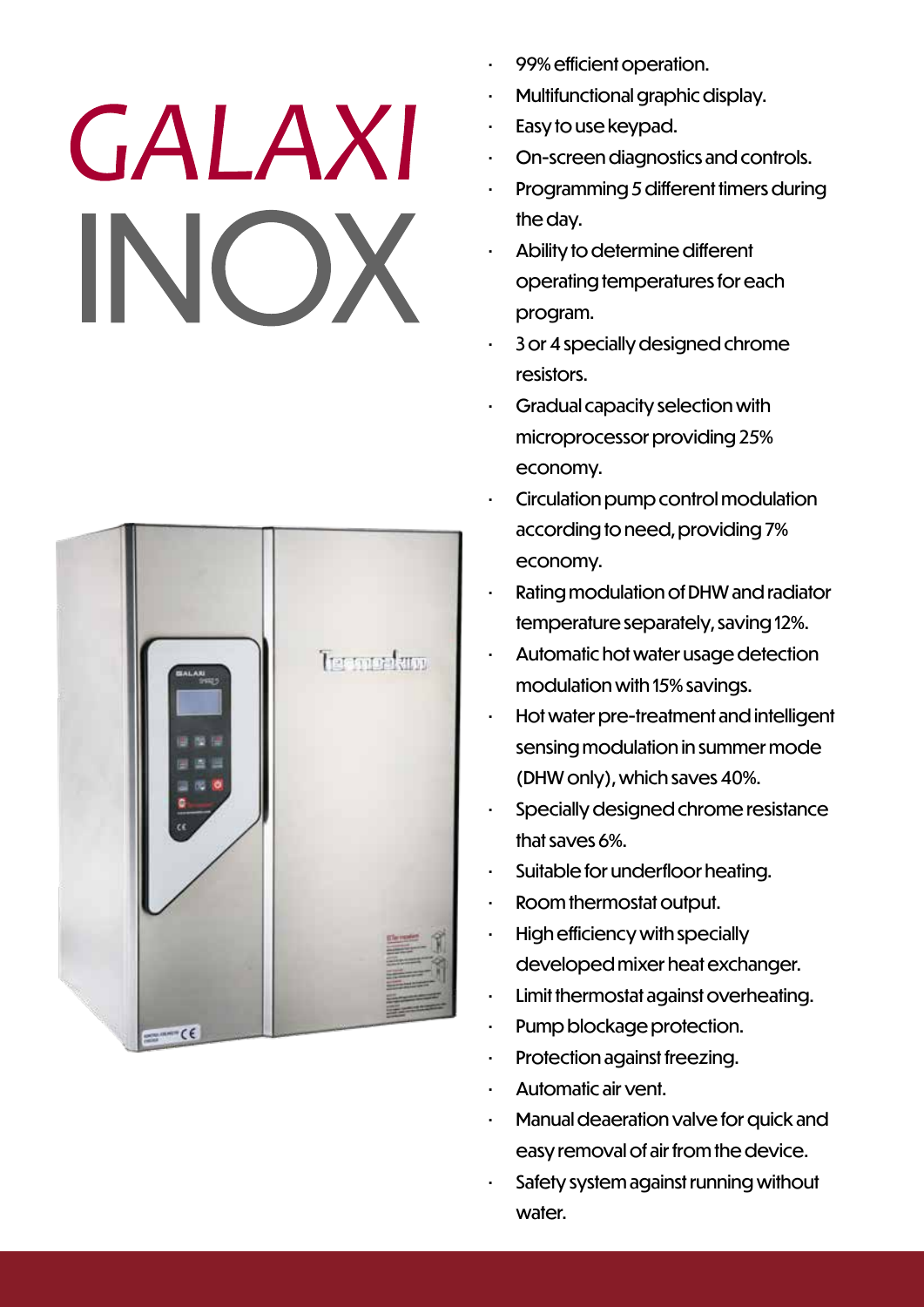| <b>DESIGN</b>          | Termoakim Galaxi Smart Inox electric combi boiler is the prominent product of its class with its aesthetic<br>design. Thanks to its stainless body, it can be used for many years without wearing out, even in humid<br>and humid environments. It offers a simple use with its functional control panel. With Termoakim Smart<br>technology, fault detection and device information are displayed on the screen. In addition, this<br>technology offers high-level security.                                                                                                                                                                                                                                                                                                                                                                                                                                                                                                                                                                                        |
|------------------------|----------------------------------------------------------------------------------------------------------------------------------------------------------------------------------------------------------------------------------------------------------------------------------------------------------------------------------------------------------------------------------------------------------------------------------------------------------------------------------------------------------------------------------------------------------------------------------------------------------------------------------------------------------------------------------------------------------------------------------------------------------------------------------------------------------------------------------------------------------------------------------------------------------------------------------------------------------------------------------------------------------------------------------------------------------------------|
| <b>ECONOMIC</b>        | With the Termoakim Smart technology in Galaxi Smart Inox devices, the mixer heat exchanger reaches<br>the desired temperature very quickly. While the device reaches the desired temperature, it provides<br>energy savings by gradually reducing its power with its special capacity control system. In addition,<br>with the time clock feature offered in the standard of the device, desired temperature values can be<br>defined for 5 different time zones during the day. This feature makes a great contribution to the energy<br>saving of the device. In addition, the time clock feature is suitable for a 3-tariff electricity subscription.<br>With the weekly time setting feature, the working status of the device can be personalized. This feature<br>allows you to turn it on or off on the day you want, preventing unnecessary energy consumption of the<br>device. Optionally, the desired temperature can be controlled with a room thermostat. The device<br>can also be controlled over the internet by installing a remote control module. |
| <b>HOT WATER</b>       | Galaxi Smart Inox electric combi boiler offers comfortable hot water usage with its double heat<br>exchanger structure. Termoakm Smart technology allows the hot water temperature to be entered<br>differently from the heating degree, thus providing uninterrupted use of hot water at the desired<br>temperature. At the same time, with this feature, it is fully compatible with underfloor heating. It<br>provides comfortable and economical hot water usage with its capacity control system.                                                                                                                                                                                                                                                                                                                                                                                                                                                                                                                                                               |
| ECO<br><b>FRIENDLY</b> | Since Termoakim Galaxi Smart Inox electric combi boilers do not need a chimney, they do not<br>create gaseous waste that is harmful to the environment. Thanks to its long life, environmental waste<br>generation is very low. The materials used in the product are suitable for recycling.                                                                                                                                                                                                                                                                                                                                                                                                                                                                                                                                                                                                                                                                                                                                                                        |
| SΔFF                   | Galaxi Smart Inox devices are produced in accordance with the European Standards requiation. It                                                                                                                                                                                                                                                                                                                                                                                                                                                                                                                                                                                                                                                                                                                                                                                                                                                                                                                                                                      |

Galaxi Smart Inox devices are produced in accordance with the European Standards regulation. It provides a high level of security by using all safety equipment. Thanks to Termoakım Smart technology, all faults are recorded and counted. The device gives audible and written warning notifications in all malfunctions and switches to safe mode. **SAFE**



| <b>FEATURES</b>                                 | <b>INOX-10</b> | <b>INOX-12</b> | <b>INOX-18</b> | <b>INOX-24</b>    | <b>INOX-30</b> | <b>INOX-36</b> | <b>INOX-40</b>   |
|-------------------------------------------------|----------------|----------------|----------------|-------------------|----------------|----------------|------------------|
| POWER (kw)                                      | 10             | 12             | 18             | 24                | 30             | 36             | 40               |
| CAPACITY (kcal/h)                               | 8.600          | 10.320         | 15.480         | 20.640            | 25.800         | 30.960         | 34.400           |
| <b>AMPER 230/400 Volt</b>                       | 1x45           | 1x55/3x19      | 3x27           | 3x36              | 3x45           | 3x55           | 3x60             |
| <b>ELECTRICAL CONNECTION (V-50 Hz)</b>          | 230            | 230/400        | 400            | 400               | 400            | 400            | 400              |
| <b>DEVICE CONNECTION CABLE (mm<sup>2</sup>)</b> | 2x6            | 2x10/4x4       | 4x4            | 4x6               | 4x10           | 4x10           | 4x10             |
| <b>GROUND CABLE SECTION (mm<sup>2</sup>)</b>    | 4              | 6/4            | 4              | 4                 | 6              | 6              | 6                |
| <b>OPERATING PRESSURE (bar)</b>                 | 2              | 2              | 2              | $\mathbf 2$       | $\mathbf 2$    | 2              | $\boldsymbol{2}$ |
| <b>BOILER TEMPERATURE RANGE (°C)</b>            | 40/75          | 40/75          | 40/75          | 40/75             | 40/75          | 40/75          | 40/75            |
| USAGE WATER TEMPERATURE RANGE (°C)              | 40/60          | 40/60          | 40/60          | 40/60             | 40/60          | 40/60          | 40/60            |
| <b>HOT WATER PRODUCTION (lt/dk)</b>             |                | 9              | 10             | $12 \overline{ }$ | 15             | 15             | 15               |
| <b>RADIATOR ROUND TRIP DIAMETER (inch)</b>      | 3/4            | 3/4            | 3/4            | 3/4               | 3/4            | 3/4            | 3/4              |
| USAGE WATER INLET OUTLET DIAMETER (inch)        | 1/2            | 1/2            | 1/2            | 1/2               | 1/2            | 1/2            | 1/2              |
| <b>PACKING WEIGHT (kg)</b>                      | 38             | 38             | 38             | 38                | 41             | 41             | 41               |